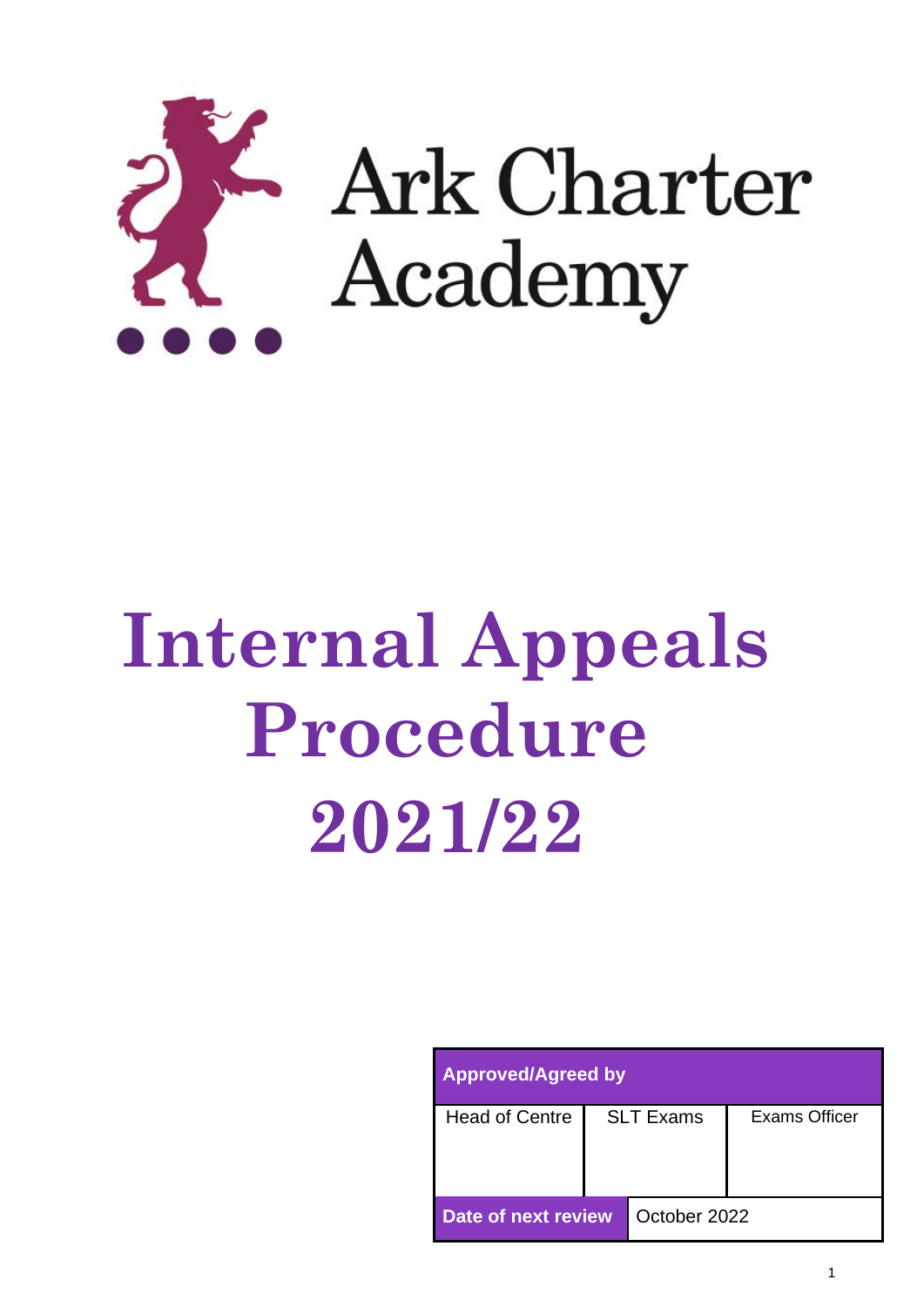## **Key staff involved in internal appeals procedures**

| Role             | Name(s)        |
|------------------|----------------|
| Head of Centre   | Mrs F. Chapman |
| <b>SLT</b> Exams | Mr Z. Morgan   |
| Exams Officer    | Miss A. Monard |
|                  |                |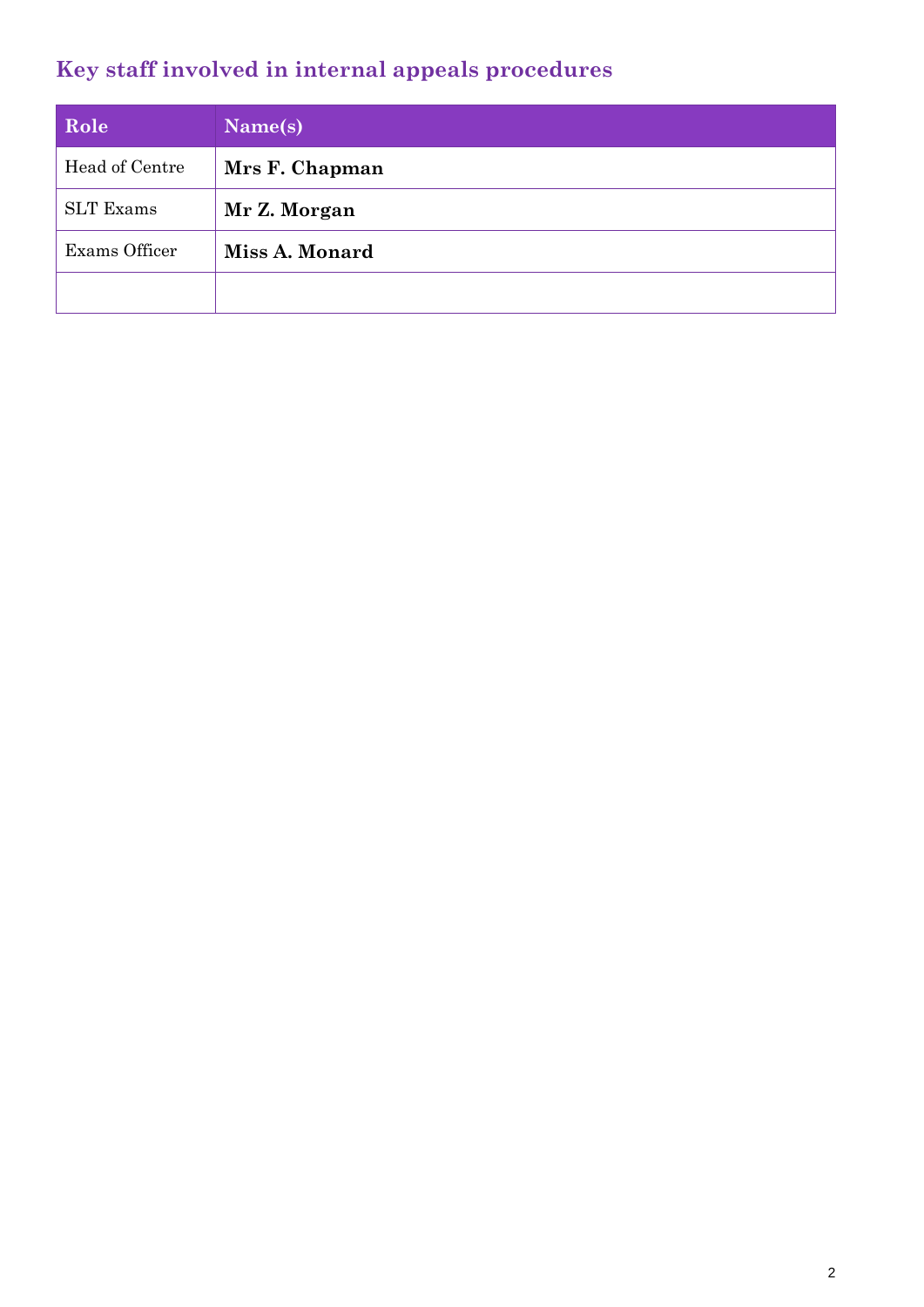## **Appeals against internal assessment decisions (centre assessed marks)**

Certain GCSE and other qualifications contain components of non-examination assessment which are internally assessed (marked) by Charter Academy and internally standardised. The marks awarded (the internal assessment decisions) which contribute to the final grade of the qualifcation are then submitted by the deadline set by the awarding body for external moderation.

This procedure confirms Charter Academy's compliance with JCQ's *General Regulations for Approved Centres 2021-2022, section 5.7* that the centre will:

- *Have in place and be available for inspection purposes, a written internal appeals procedure relating to internal assessment decisions and to ensure that details of this procedure are communicated, made widely available and accessible to all candidates.*
- Before submitting marks to the awarding body, inform candidates of their centre *assessed marks and allow a candidate to request a review of the centre's marking.*

Charter Academy is committed to ensuring that whenever its staff mark candidates' work this is done fairly, consistently and in accordance with the awarding body's specification and subject-specific associated documents.

Charter Academy ensures that all centre staff follow a robust *Non-examination assessment policy*. This policy details all procedures relating to nonexamination assessments for GCSE, Technical Awards and other project qualifications, including the marking and quality assurance/internal standardisation processes which relevant teaching staff are required to follow.

Candidates' work will be marked by staff who have appropriate knowledge, understanding and skill, and who have been trained in this activity. Charter Academy is committed to ensuring that work produced by candidates is authenticated in line with the requirements of the awarding body. Where a number of subject teachers are involved in marking candidates' work, internal moderation and standardisation will ensure consistency of marking.

On being informed of their centre assessed marks, if a candidate believes that the above procedues were not followed in relation to the marking of their work, or that the assessor has not properly applied the marking standards to their marking, the the candidates may make use of the appeals procedure below to consider whether to request a review of the centre's marking.

**N.B: an appeal may only be made against the assessment process and not against the mark to be submitted to the awarding body.**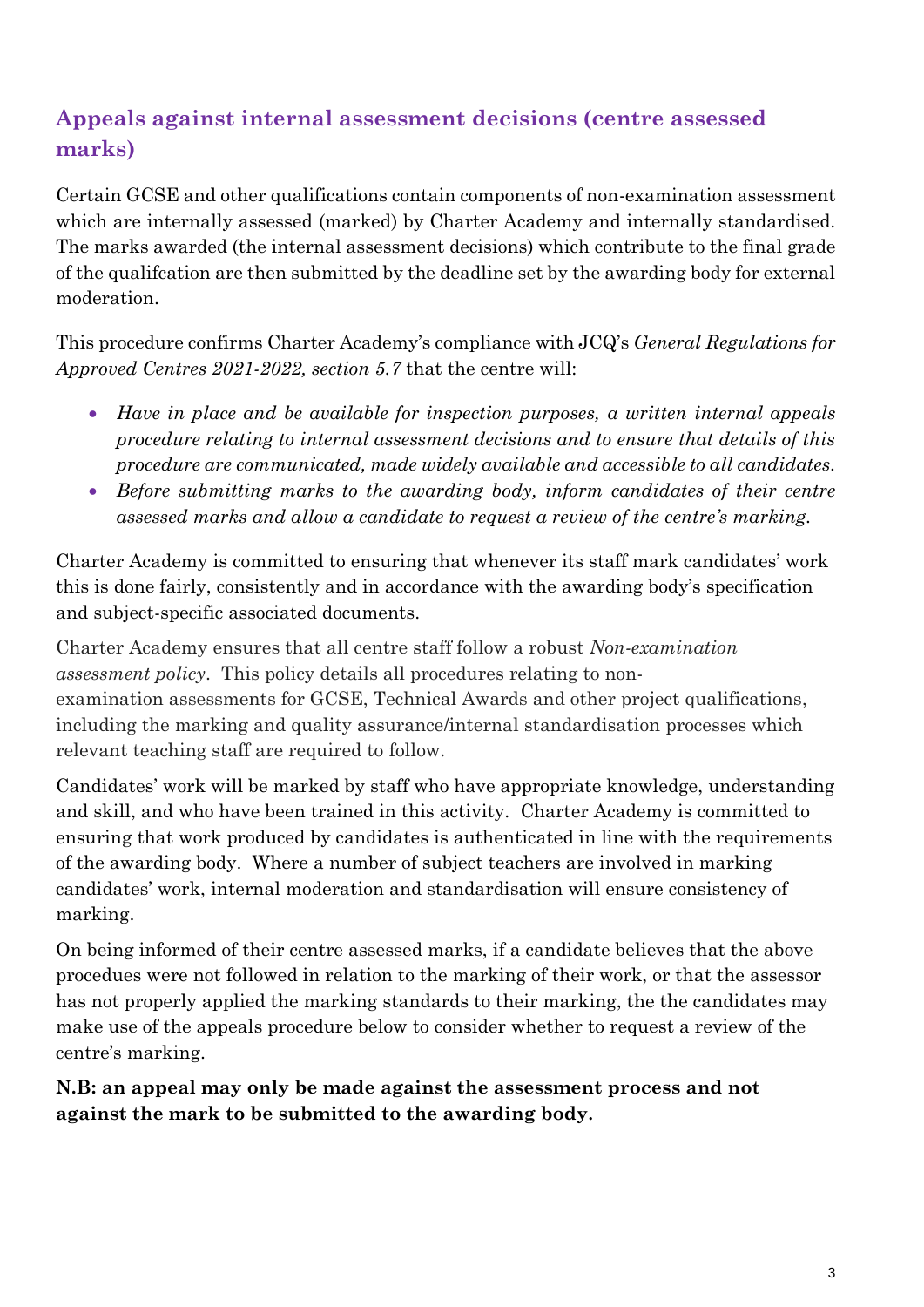- 1. Appeals should be made as early as possible in order to ensure that the internal appeals process is completed prior to the submission of centre marks to the awarding body.
- 2. Appeals must be made in writing (using the internal appeals form).
- 3. The head of centre will appoint a senior member of staff, e.g. an Assistant Principal or a Vice Principal, to conduct the investigation. The senior member of staff will not have had any involvement in the internal assessment process for that subject.
- 4. The purpose of the appeal will be to decide whether the process used for the internal assessment conformed to the awarding body's specification and subjectspecific associated documents.
- 5. The appellant will be informed in writing of the outcome of the appeal, including any relevant correspondence with the awarding body, and any changes made to internal assessment procedures.
- 6. The outcome of the appeal will be made known to the head of centre and will be logged as a complaint. A written record will be kept and made available to the awarding body upon request. Should the appeal bring any irregularity in procedures to light, the awarding body will be informed.

After candidates' work has been internally assessed, it is moderated by the awarding body to ensure consistency in marking between centres. The moderation process may lead to mark changes. This process is outside the control of Charter Academy and is not covered by this procedure.

### **Appeals against the centre's decision not to support a clerical check, a review of marking, a review of moderation or an appeal**

This procedure confirms Charter Academy's compliance with JCQ's *General Regulations for Approved Centres 2021-2022, section 5.13* that the centre will:

• have available for inspection purposes and draw to the attention of candidates and their parents/carers, a written internal appeals procedure to manage disputes when a candidate disagrees with a centre decision not to support a clerical re-check, a review of marking, a review of moderation or an appeal

Following the issue of results, awarding bodies make post-results services available. Full details of these services, internal deadlines for requesting a service and fees charged are provided by the exams officer.

If the centre or a candidate (or their parent/carer) has a concern and believes a result may not be accurate, post-results services may be considered.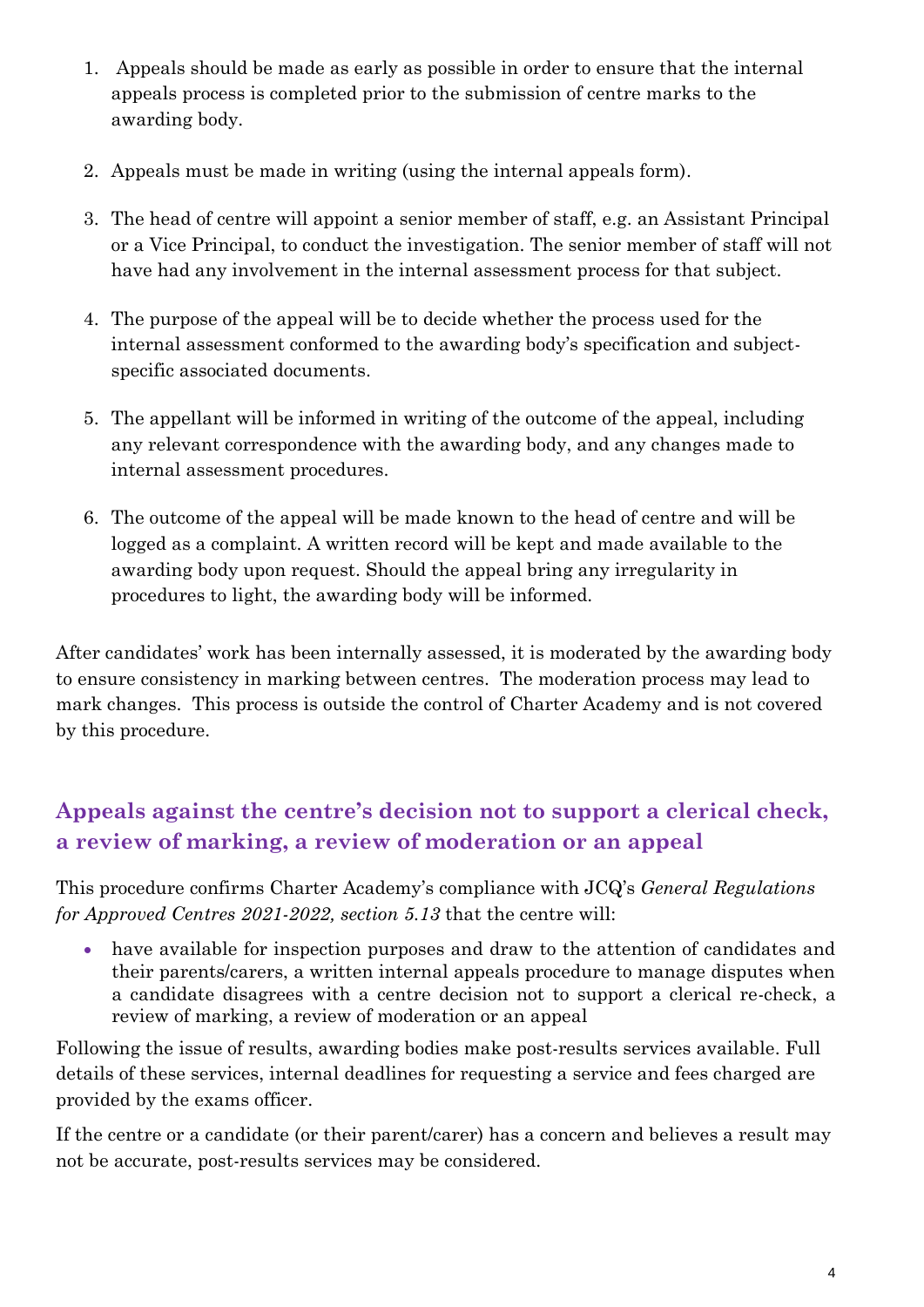The JCQ post-results services currently available are detailed below:

Reviews of Result*s* (RoRs):

- Service  $1$  clerical re-check (only for multiple choice tests)
- Service  $2$  review of marking
- Service  $3$  review of moderation (this service is not available to an individual candidate)

Access to Scripts (ATS):

- $\triangleright$  Copies of scripts to support reviews of marking
- $\triangleright$  Copies of scripts to support teaching and learning

Written candidate consent is required in all cases before a request for a RoR service 1 or 2 is submitted to the awarding body. Consent is required to confirm the candidate understands that the final subject grade and/or mark awarded following a clerical recheck or a review of marking, and any subsequent appeal, may be lower than, higher than, or the same as the result which was originally awarded. Candidate consent must only be collected after the publication of results.

If a concern is raised about a particular examination result, the Exams Officer, Head of Department and Head of Centre will investigate the feasibility of requesting a review at Charter Academy's expense. They will look at the marks awarded for each component part of the qualification alongside any mark schemes, relevant result reports, grade boundary information etc. when made available by the awarding body to determine if the centre supports any concerns.

Where Charter Academy does not uphold a request from a candidate, the candidate may pay the appropriate ROR fee to the centre, and a request will be made to the awarding body on the candidate's behalf.

If the candidate (or their parent/carer) believes there are grounds to appeal against Charter Academy's decision not to support a review, an internal appeal can be submitted by completing the **internal appeals form** at least 1 week prior to the internal deadline for submitting a RoR.

Following the ROR outcome, an external appeals process is available if the head of centre remains dissatisfied with the outcome and believes there are grounds for appeal. The JCQ publications *Post-Results Services* and *JCQ Appeals Booklet* (*A guide to the awarding bodies' appeals processes*) will be consulted to determine the acceptable grounds for a preliminary appeal.

Where the head of centre is satisfied after receiving the ROR outcome, but the candidate (or their parent/carer) believes there are grounds for a preliminary appeal to the awarding body, a further internal appeal may be made to the head of centre. Following this, the head of centre's decision as to whether to proceed with a preliminary appeal will be based upon the acceptable grounds as detailed in the *JCQ Appeals Booklet*. Candidates or parents/carers are not permitted to make direct representations to an awarding body.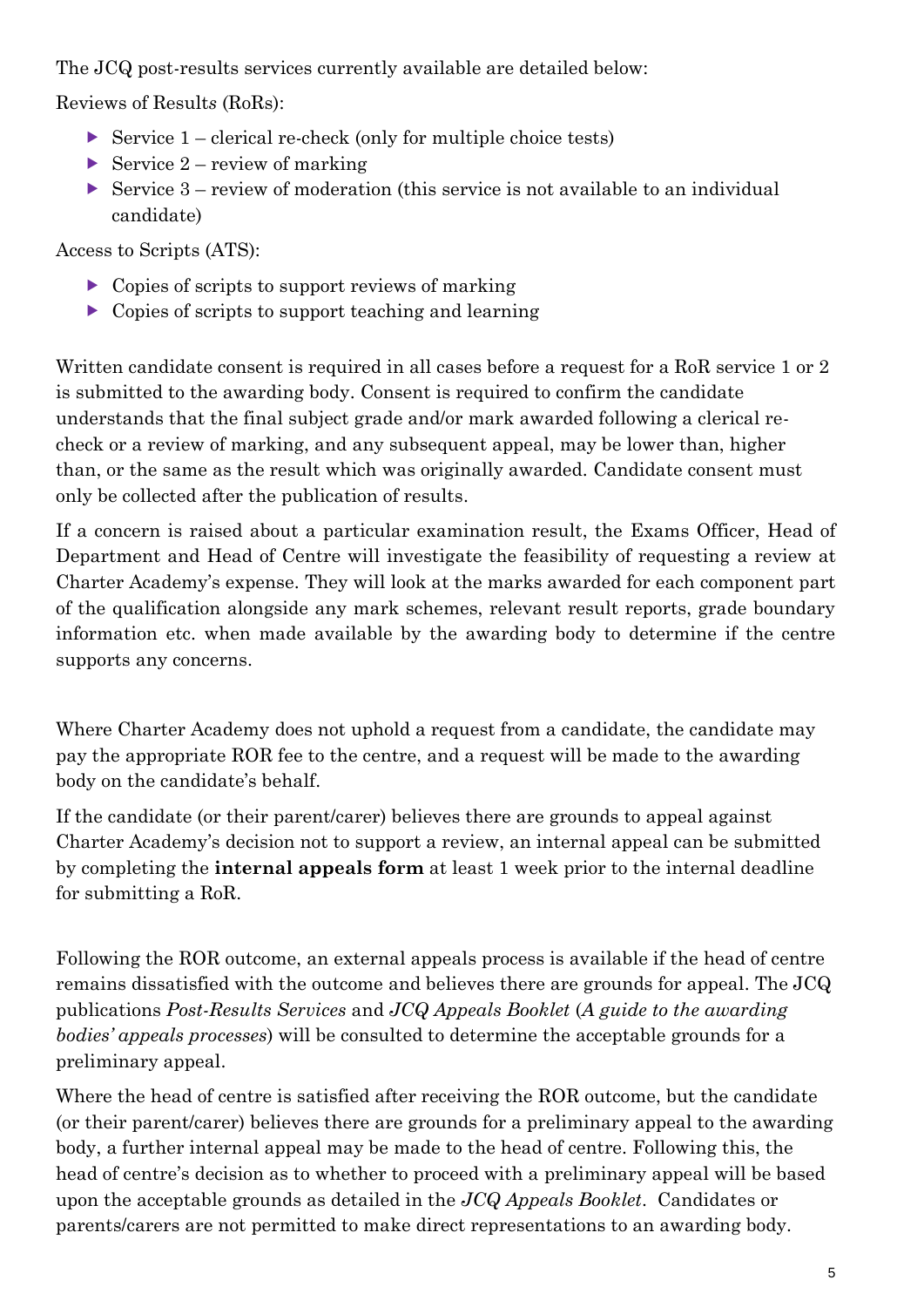The **internal appeals form** should be completed and submitted to the centre within 10 calendar days of the notification of the outcome of the ROR. Subject to the head of centre's decision, this will allow the school to process the preliminary appeal and submit to the awarding body within the required **30 calendar days** of the awarding body issuing the outcome of the review of results process. Awarding body fees which may be charged for the preliminary appeal must be paid to Charter Academy by the appellant before the preliminary appeal is submitted to the awarding body (fees are available from the exams officer). If the appeal is upheld by the awarding body, this fee will be refunded by the awarding body and repaid to the appellant by Charter Academy.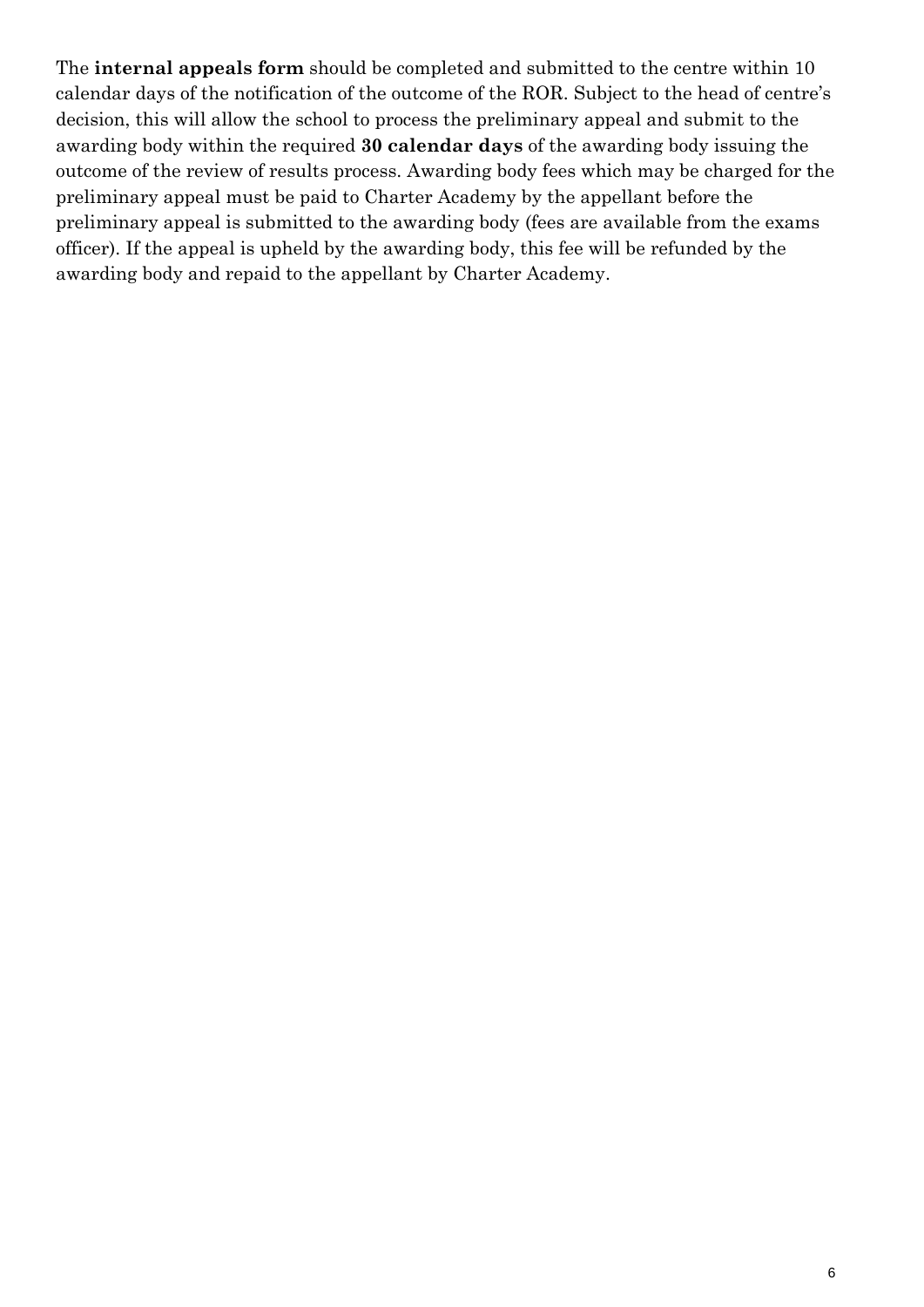#### **Internal Appeals form**

| <b>FOR CENTRE USE ONLY</b> |  |  |  |  |
|----------------------------|--|--|--|--|
| Date received              |  |  |  |  |
| Reference No.              |  |  |  |  |

Please tick box to indicate the nature of your appeal and complete all white boxes on the form below

- $\Box$  Appeal against an internal assessment decision and/or request for a review of marking
- $\Box$  Appeal against the centre's decision not to support a clerical check, a review of

marking, a review of moderation or an appeal

| Name of<br>appellant                                                                                                                                                                                                                                           |                                                | Candidate<br>name<br>if different to<br>appellant |                    |  |  |
|----------------------------------------------------------------------------------------------------------------------------------------------------------------------------------------------------------------------------------------------------------------|------------------------------------------------|---------------------------------------------------|--------------------|--|--|
| <b>Awarding body</b>                                                                                                                                                                                                                                           |                                                | Exam paper<br>code                                |                    |  |  |
| Subject                                                                                                                                                                                                                                                        |                                                | <b>Exam paper</b><br>title                        |                    |  |  |
|                                                                                                                                                                                                                                                                | Please state the grounds for your appeal below |                                                   |                    |  |  |
|                                                                                                                                                                                                                                                                |                                                |                                                   |                    |  |  |
|                                                                                                                                                                                                                                                                |                                                |                                                   |                    |  |  |
|                                                                                                                                                                                                                                                                |                                                |                                                   |                    |  |  |
|                                                                                                                                                                                                                                                                |                                                |                                                   |                    |  |  |
|                                                                                                                                                                                                                                                                |                                                |                                                   |                    |  |  |
|                                                                                                                                                                                                                                                                |                                                |                                                   |                    |  |  |
|                                                                                                                                                                                                                                                                |                                                |                                                   |                    |  |  |
|                                                                                                                                                                                                                                                                |                                                |                                                   |                    |  |  |
|                                                                                                                                                                                                                                                                |                                                |                                                   |                    |  |  |
|                                                                                                                                                                                                                                                                |                                                |                                                   |                    |  |  |
|                                                                                                                                                                                                                                                                |                                                |                                                   |                    |  |  |
|                                                                                                                                                                                                                                                                | (If applicable, tick below)                    |                                                   |                    |  |  |
| Where my appeal is against an internal assessment decision I wish to request a review of the centre's marking<br>$\sim$<br>If necessary continue on an additional page if this form is being completed electronically or overleaf if hard copy being completed |                                                |                                                   |                    |  |  |
| Appellant signature:                                                                                                                                                                                                                                           |                                                |                                                   | Date of signature: |  |  |

**This form must be signed, dated and returned to the exams officer on behalf of the head of centre to the timescale indicated in the relevant appeals procedure**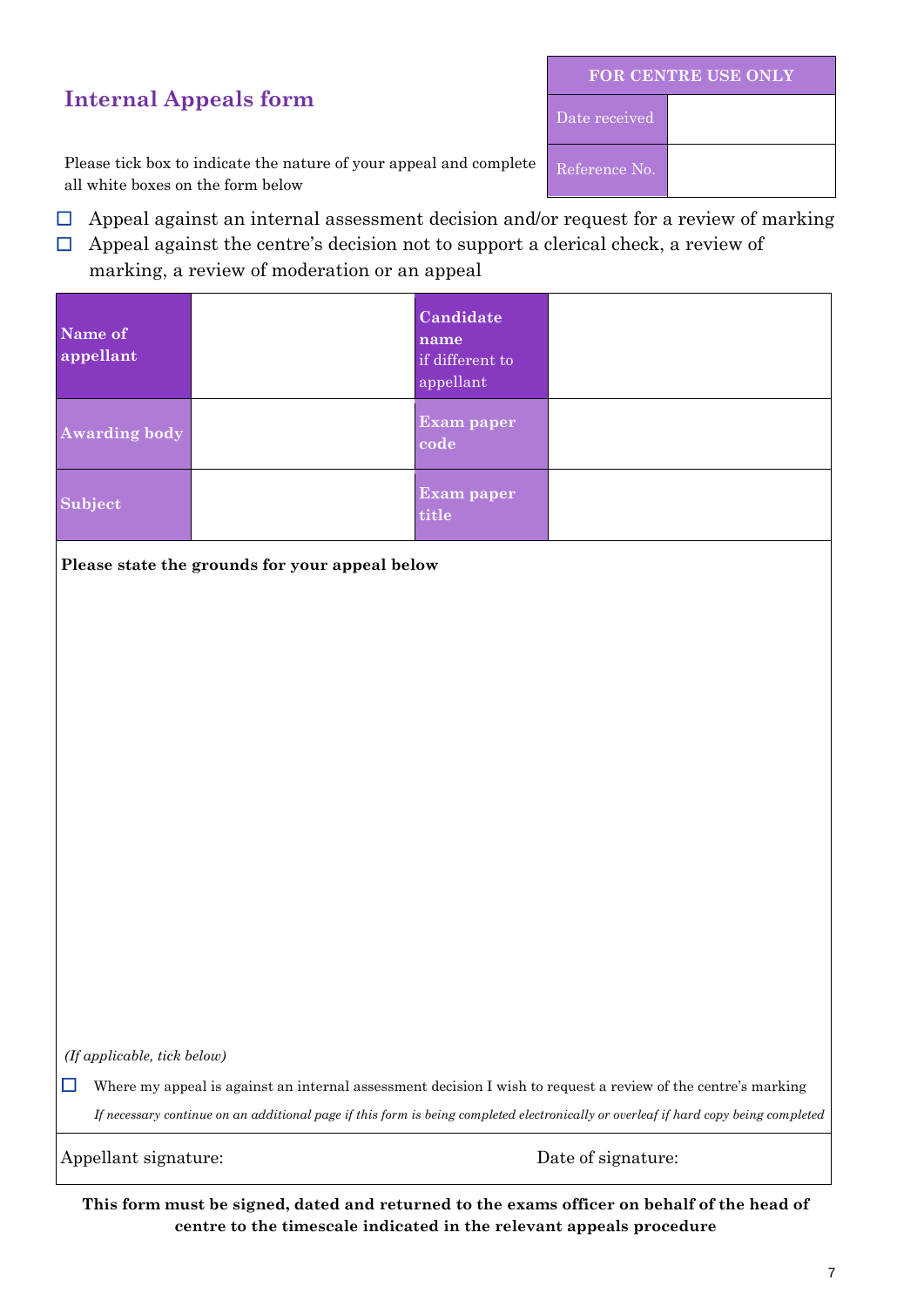## **Complaints and Appeals log**

On receipt, all appeals will be assigned a reference number and logged.

The outcome of any reviews of the centre's marking will be made known to the head of centre and will be logged as a complaint. A written record will be kept and made available to the awarding body upon request. Should the review of the centre's marking bring any irregularity in procedures to light, the awarding body will be informed immediately.

| Ref<br>No. | Date<br>received | <b>Complaint or Appeal</b> | Outcome | Outcome<br>date |
|------------|------------------|----------------------------|---------|-----------------|
|            |                  |                            |         |                 |
|            |                  |                            |         |                 |
|            |                  |                            |         |                 |
|            |                  |                            |         |                 |
|            |                  |                            |         |                 |
|            |                  |                            |         |                 |
|            |                  |                            |         |                 |
|            |                  |                            |         |                 |
|            |                  |                            |         |                 |
|            |                  |                            |         |                 |
|            |                  |                            |         |                 |
|            |                  |                            |         |                 |
|            |                  |                            |         |                 |
|            |                  |                            |         |                 |
|            |                  |                            |         |                 |
|            |                  |                            |         |                 |
|            |                  |                            |         |                 |
|            |                  |                            |         |                 |
|            |                  |                            |         |                 |
|            |                  |                            |         |                 |
|            |                  |                            |         |                 |
|            |                  |                            |         |                 |